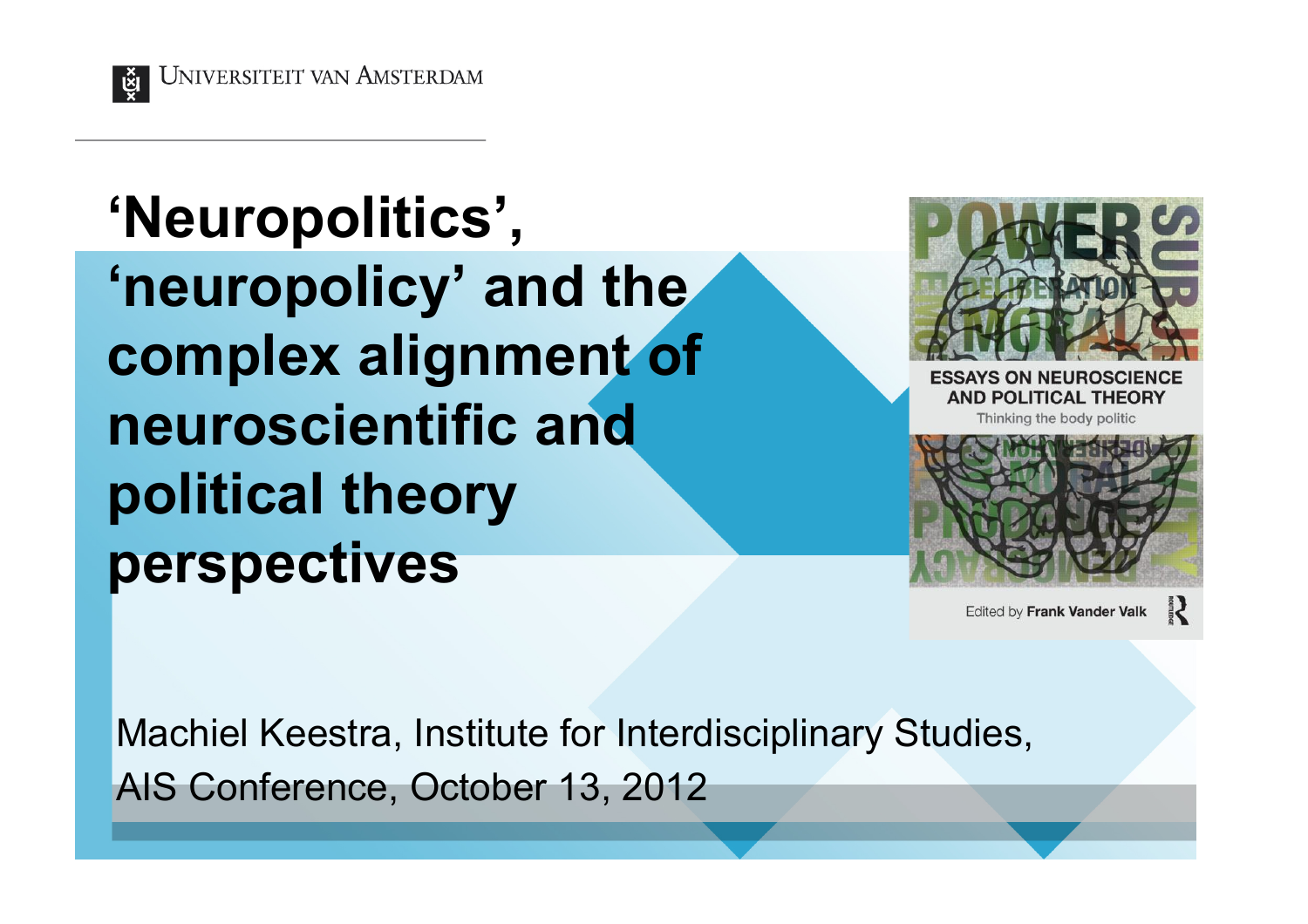



### **Should we make room for neuro-politics or neuro-policy?**

Cognitive (neuro-)scientific "insights should make a large "difference for the proper design of political institutions"

(Herbert A. Simon, 1985, p. 303)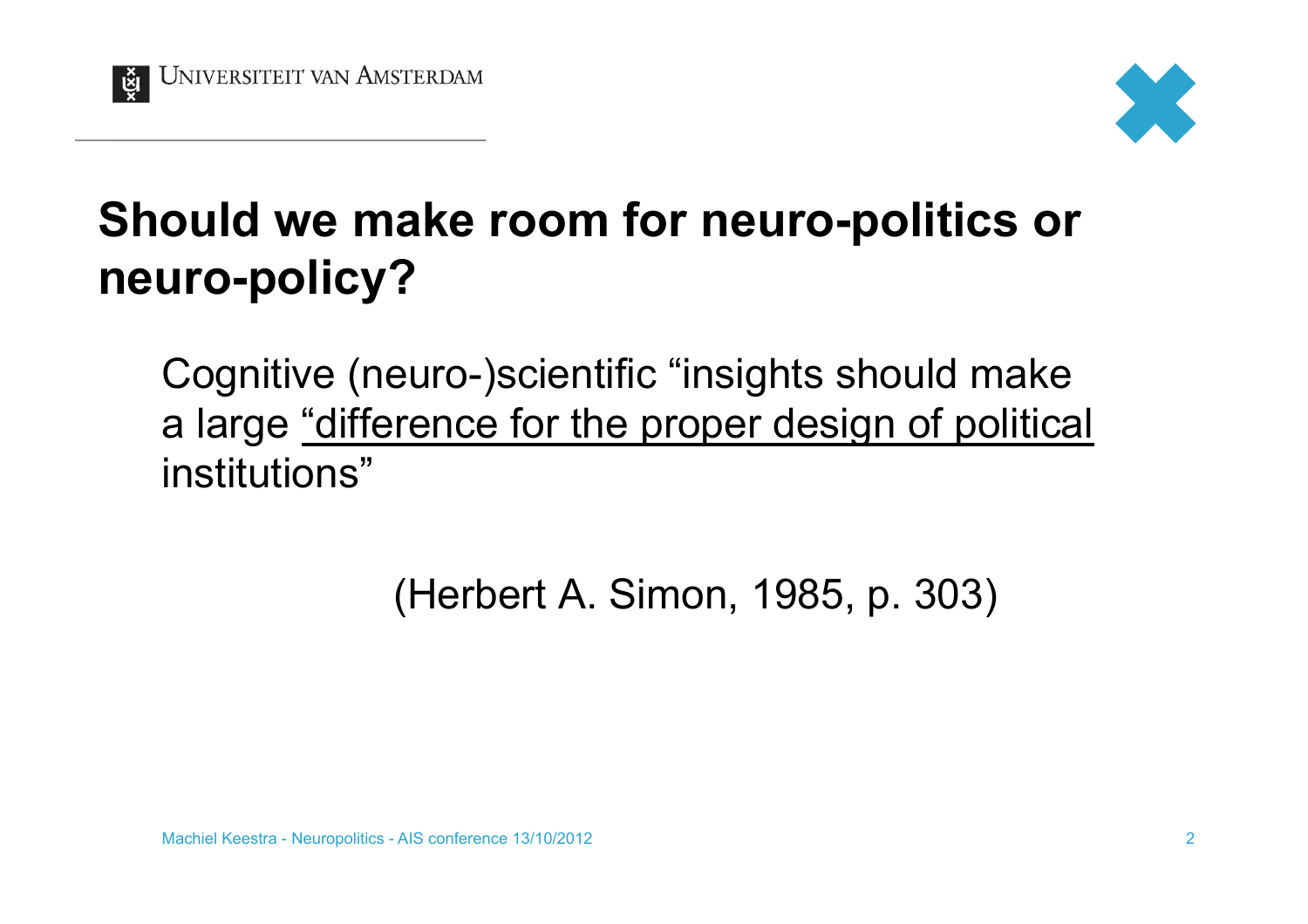



#### **Joint & collective action: partial merger with another person's action plans**

Analogy between individual coordination & organization and joint action planning (Bratman, 2009)

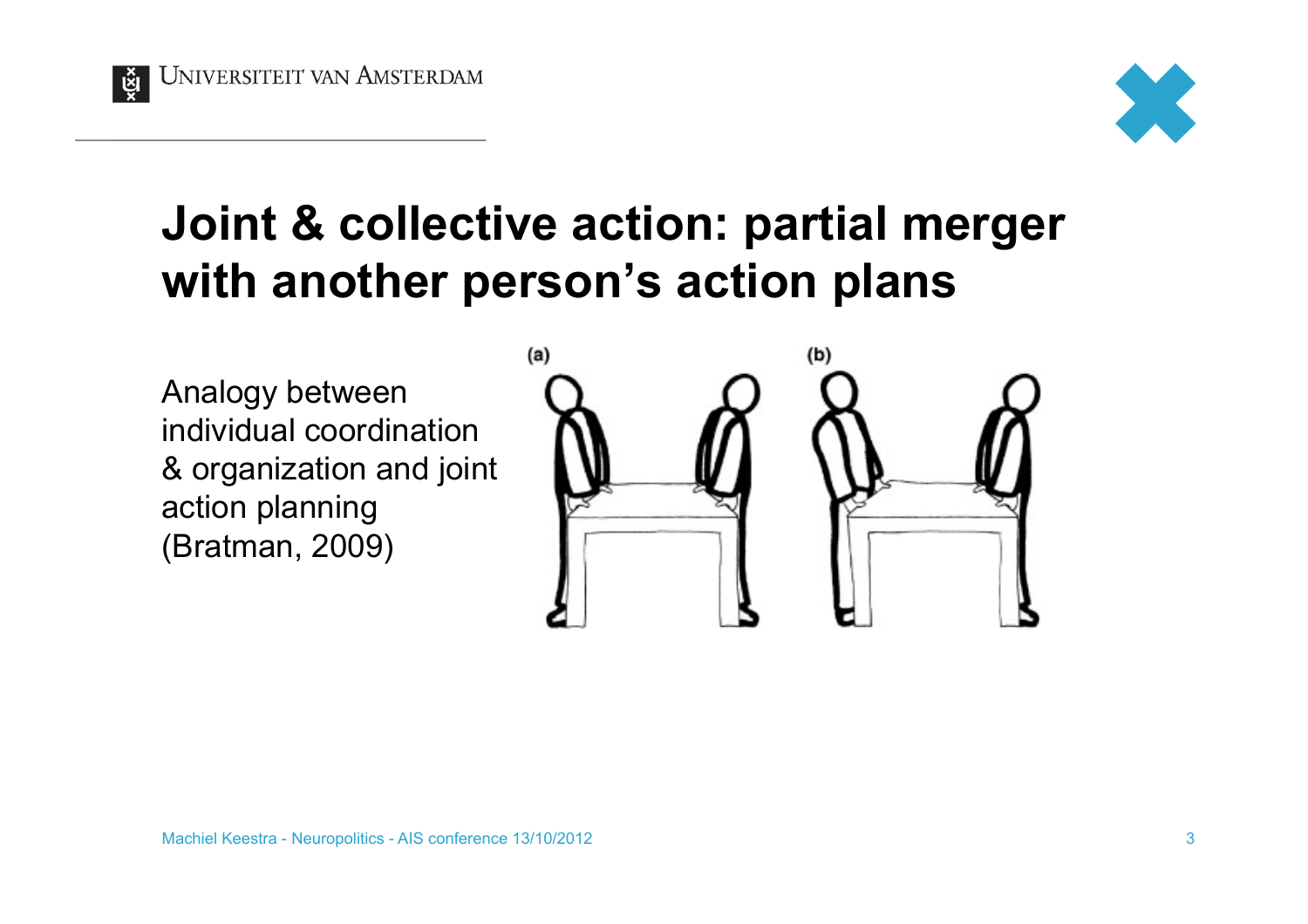



#### **How can a cognitive mechanism influence social mechanisms?**



Hedström P, Ylikoski P. 2010. Annu. Rev. Sociol. 36:49-67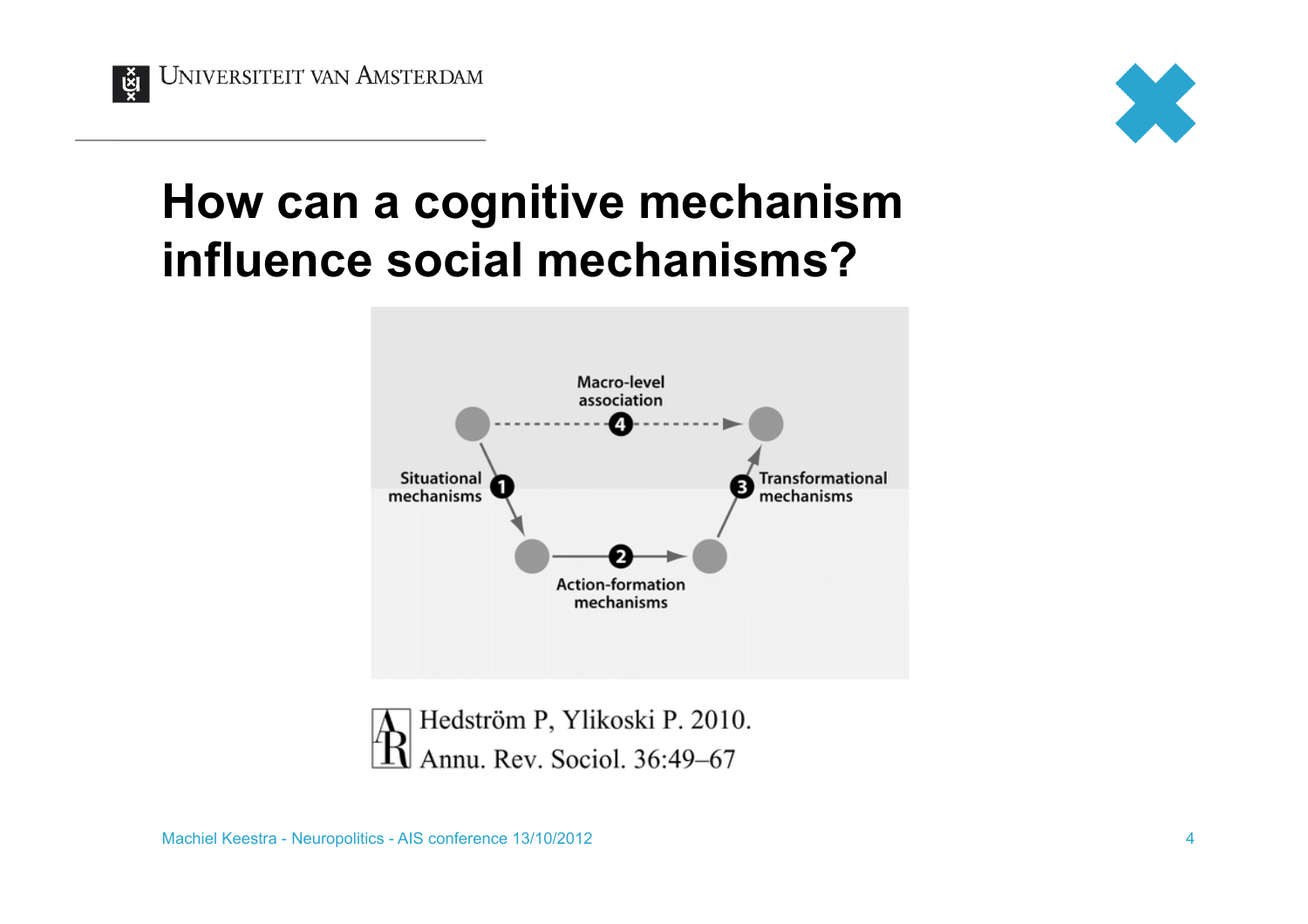



### **Optimism about neuro-politics**

Mirror neurons considered a neuronal basis for sympathy, altruism, cooperation, etc.

- $\blacksquare$  MNS = "capacity to constitute an implicit and directly shared we-centric space" (Gallese, 2006, p. 21).
- MNS: "the evolutionary process made us wired for empathy" (Marco Iacoboni, 2009, p. 666),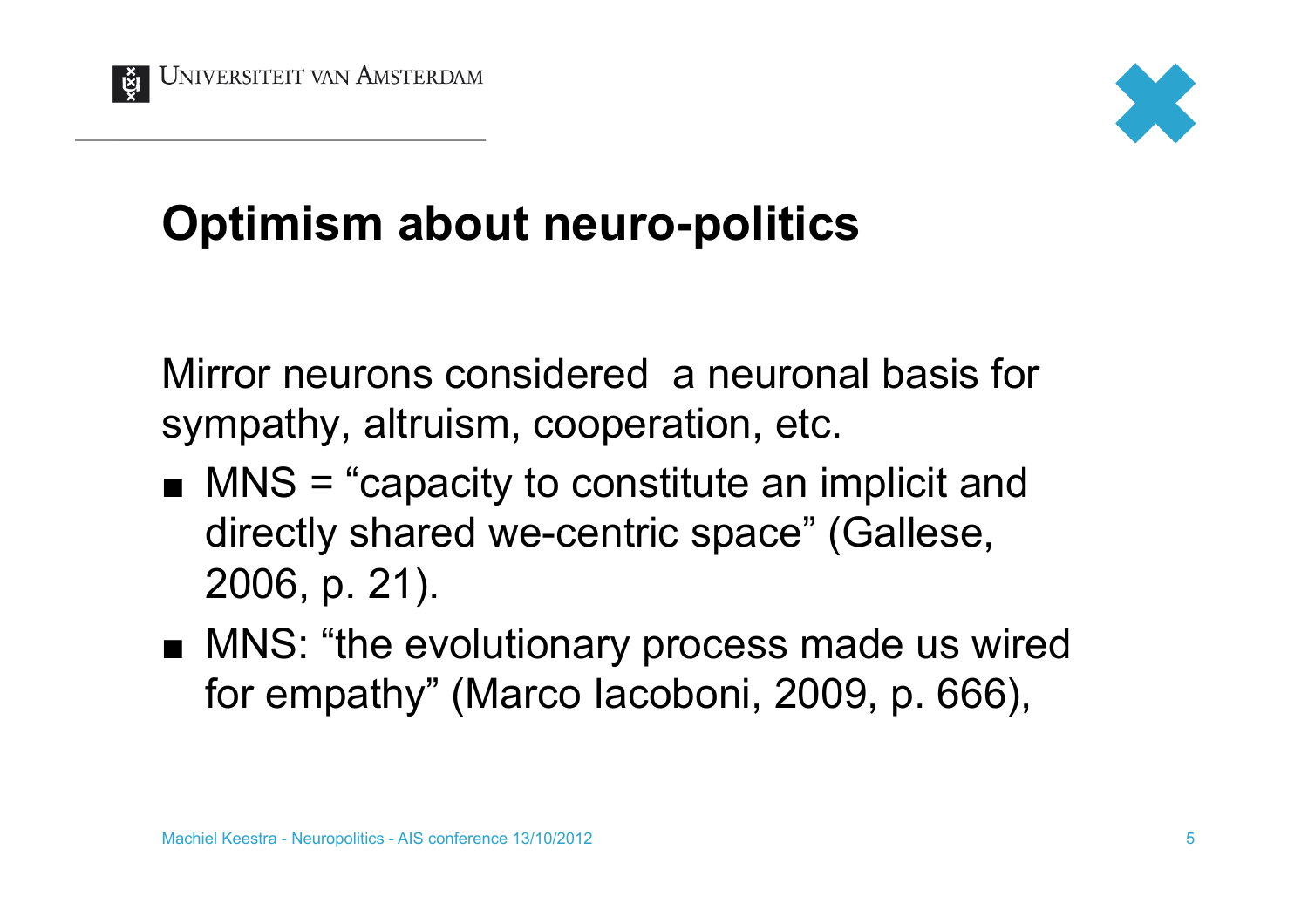



#### **Pessimism about neuro-politics**

Psychology & cognitive science demonstrates that humans have 2 processes of cognition:

- automatic ('cognitive monster'; Bargh, 1999)
- controlled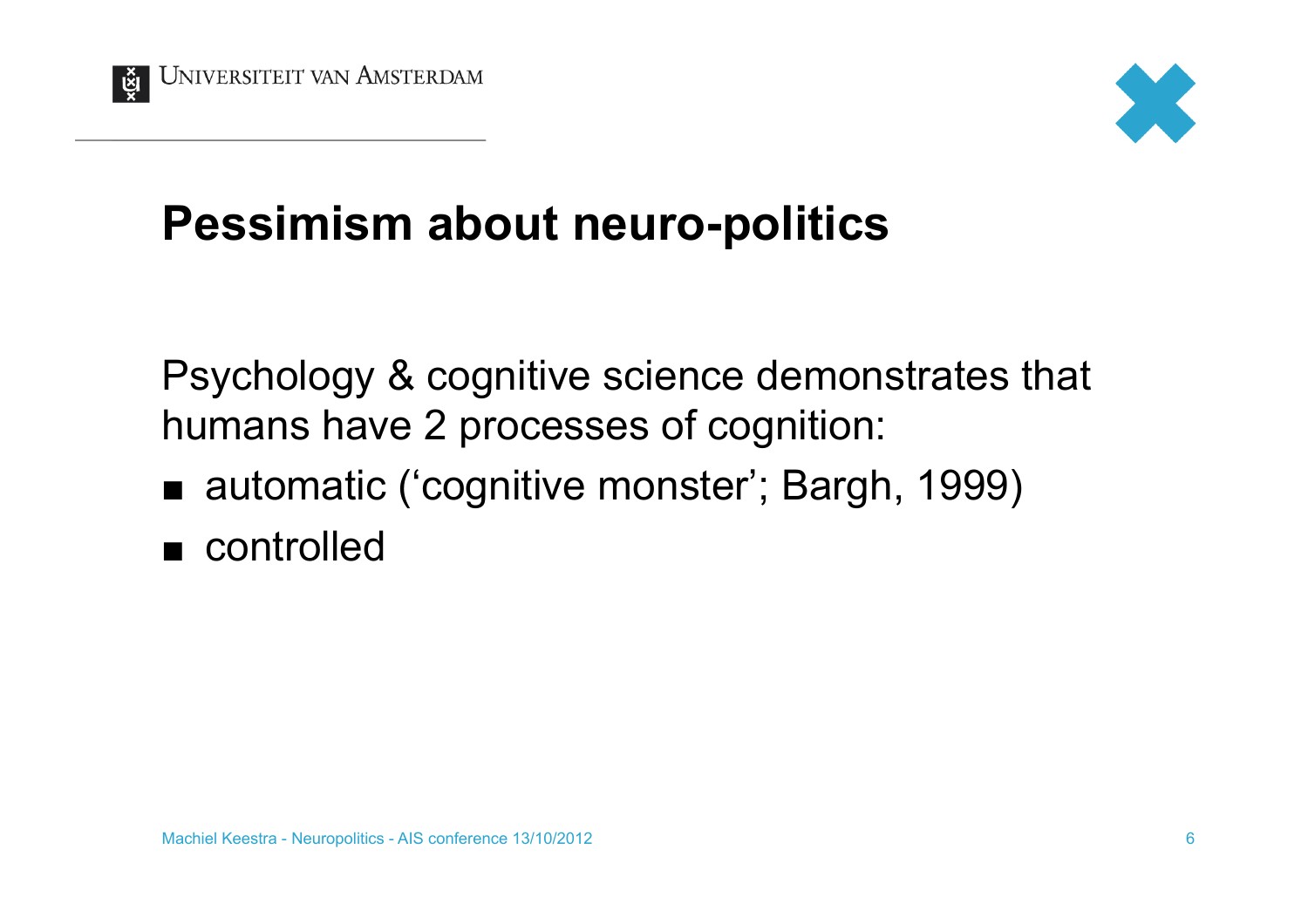



### **What fundamental political aspect could be at stake?**

Group membership is indeed

a fundamental issue in political processes, for: "the primary good that we distribute to

one another is membership in some human community" (Walzer, 1983, p. 31)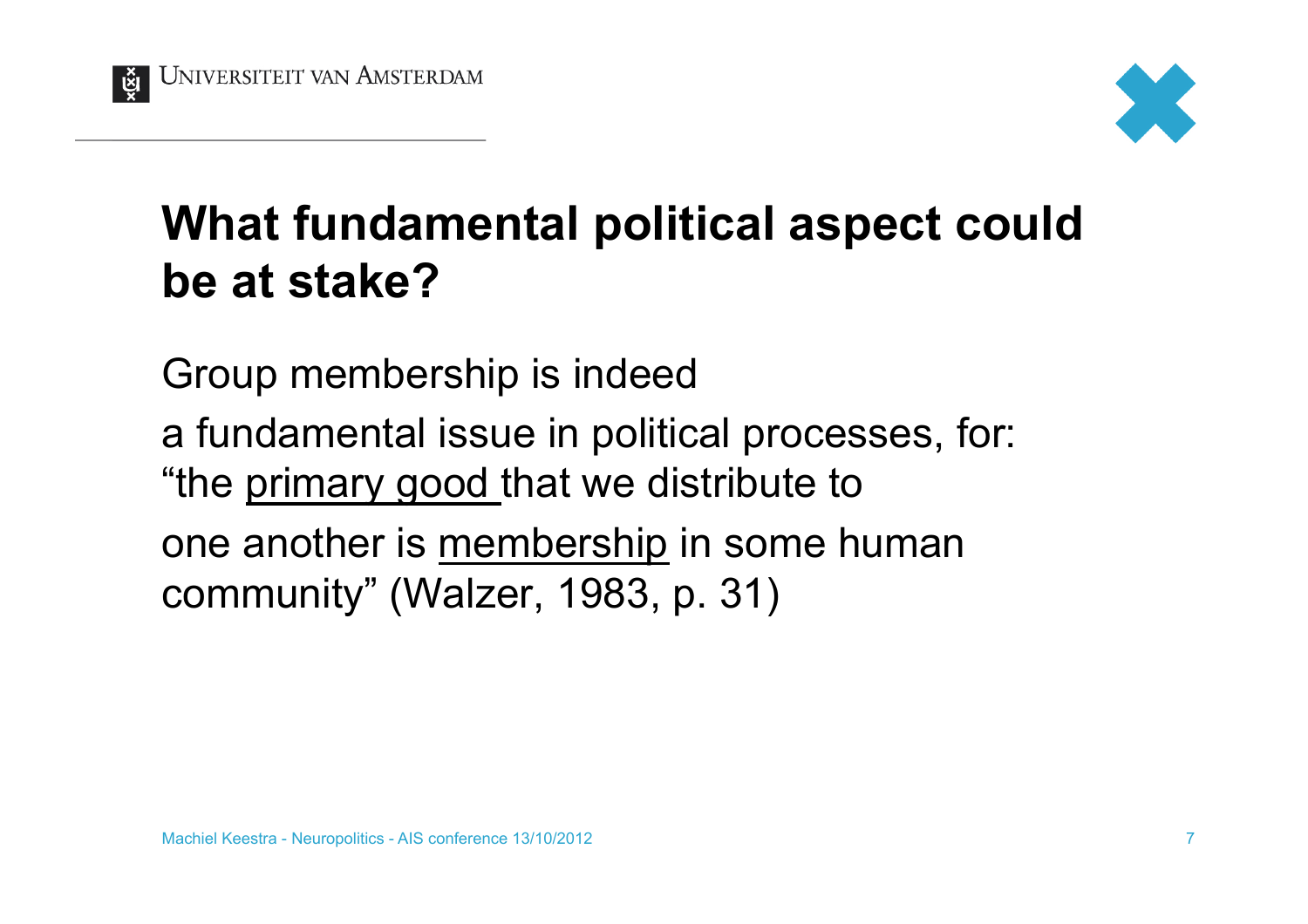



### **Group membership as a basis of political strife**

"Every religious, moral, economic, ethical, or other antithesis transforms into a political one if it is sufficiently strong to group human beings effectively according to friend and enemy" (Schmitt, 1996, p. 37).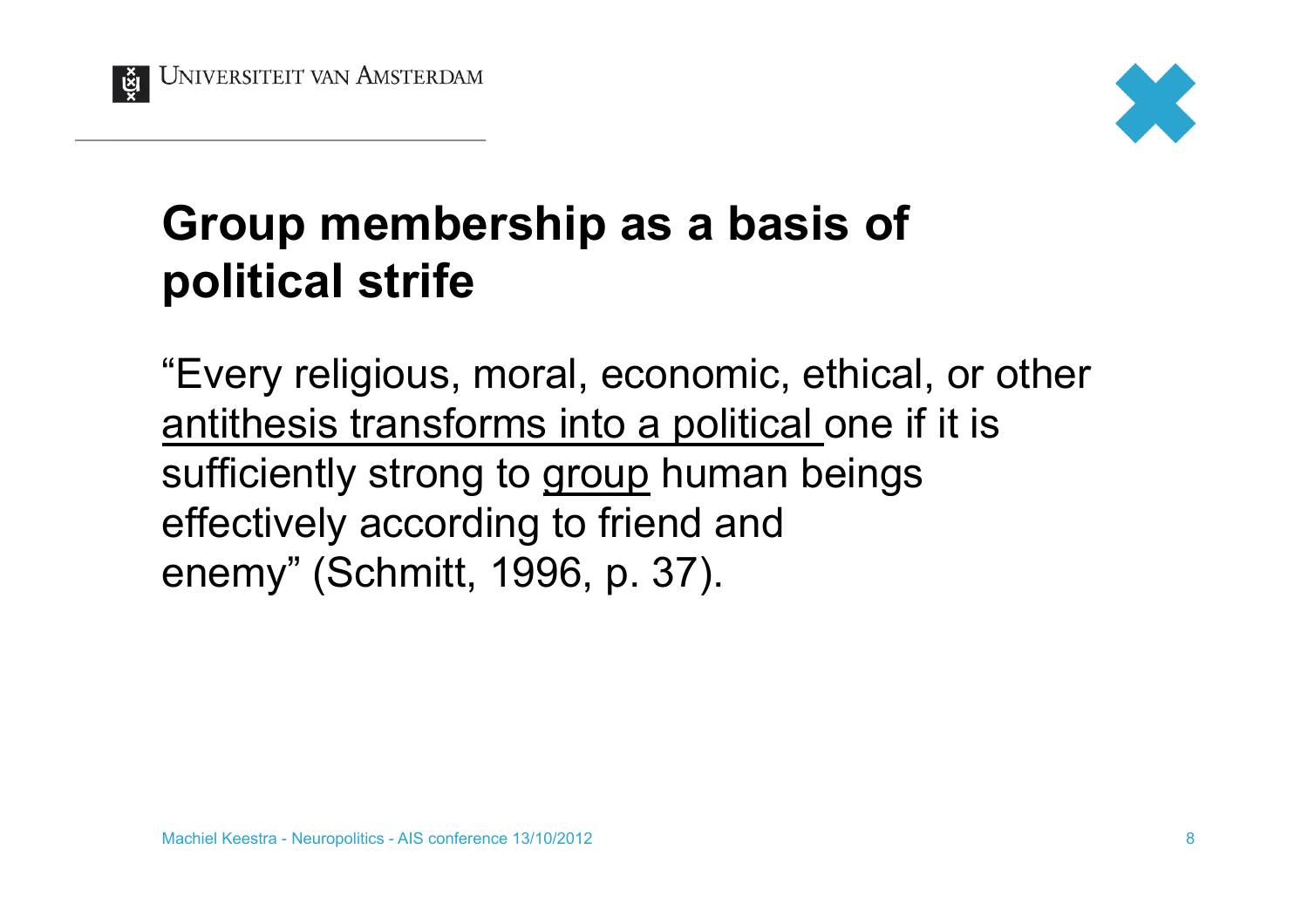



#### **Mirror neurons and intersubjectivity**

 $\blacksquare$  Empathy = painactivation patterns when observing the pain of others



Machiel Keestra - Neuropolitics - AIS conference  $13/10/2012$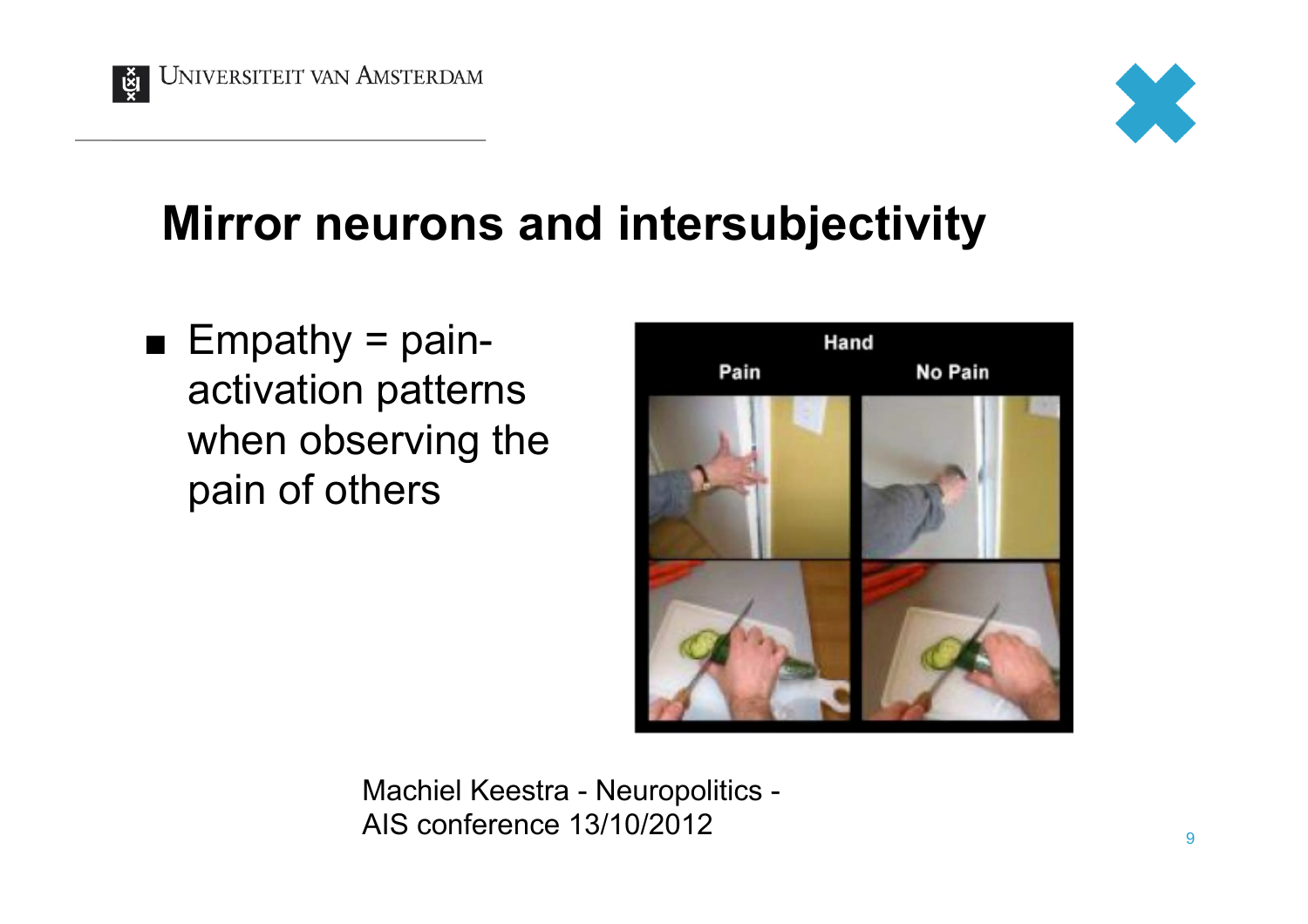



Factor hand

#### **Modulation of MNS 1: Social relevance**



19 Machiel Keestra - Current Issues Cog Sci -Sept 13,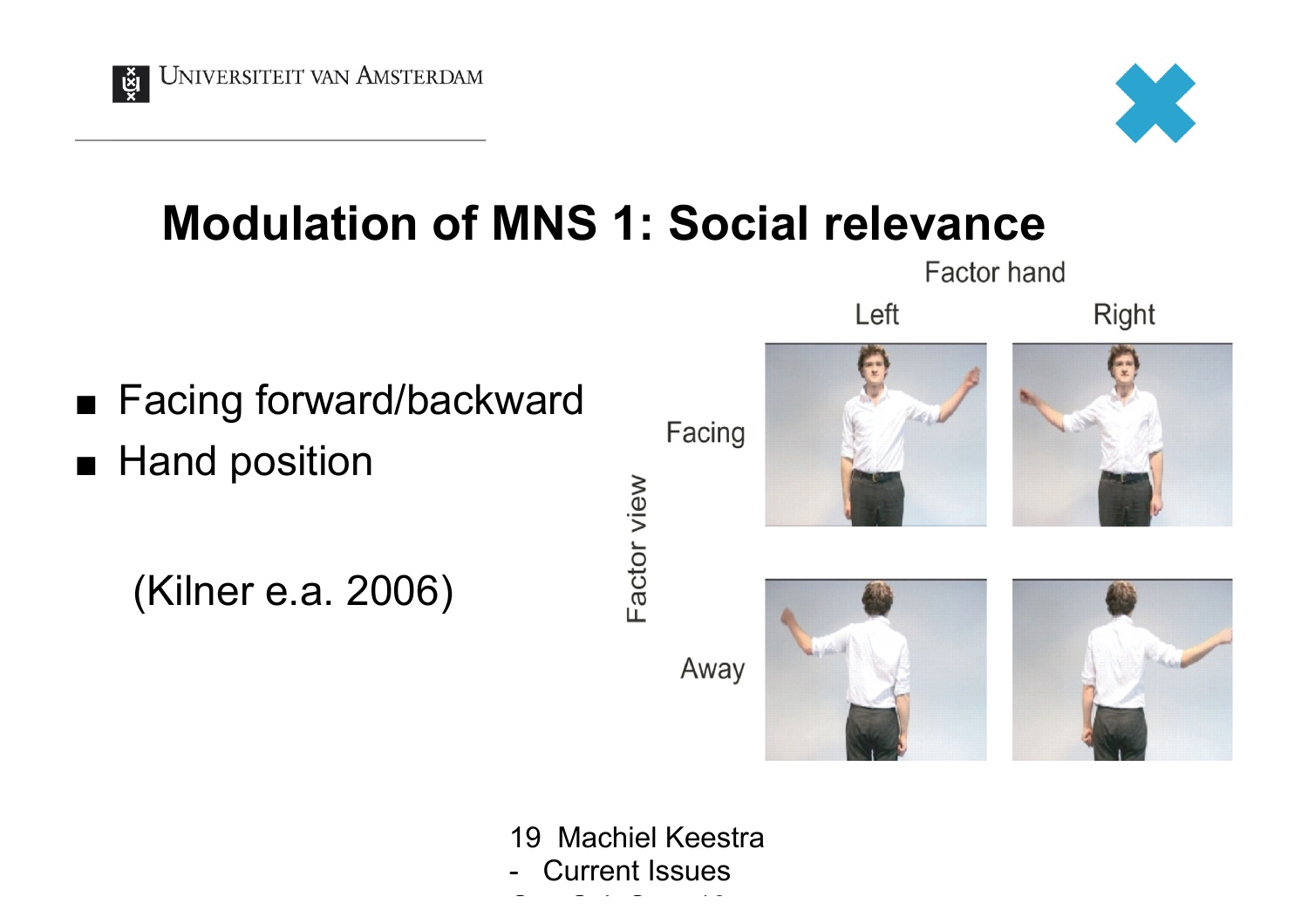

## **Modulation of MNS 2: Knowledge about agency**

Belief in the animacy of the gloved hand modulates activations

(Liepelt & Brass, 2010)







Figure 1. The figures show illustrations of (a) a humanhand model, (b) a wooden-hand model used to manipulate participants belief, and (c) the stimulus display, a leatherhand movement in a congruent condition of the present experiment.

Machiel Keestra - Neuropolitics - AIS conference 13/10/2042 metals was 57(3)221-227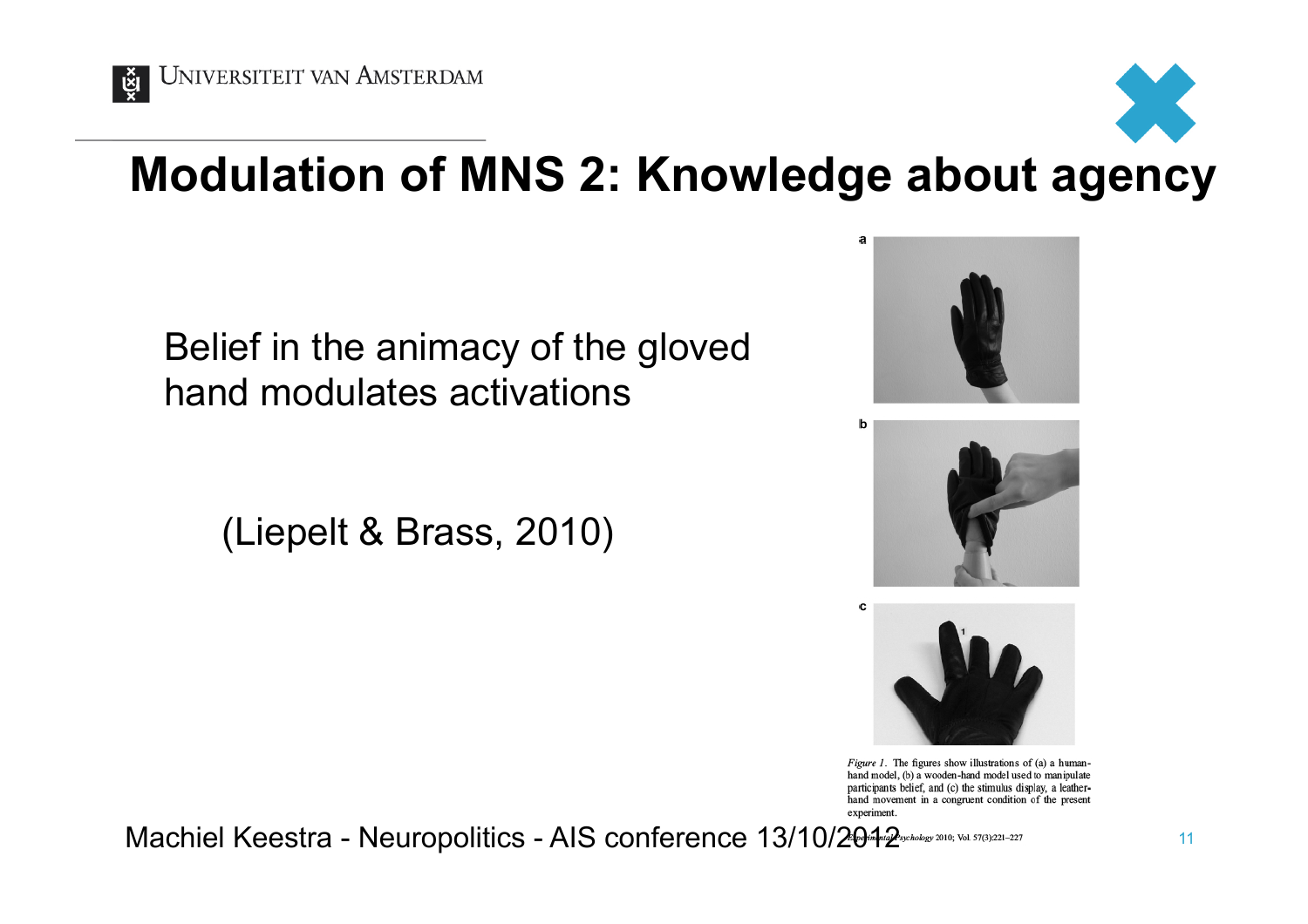



#### **Indeed: group membership filters or gates the information-stream to MNS**

**Nore resonance with unnatural** violet hands than with out-group hands

(Avenanti e.a. 2010)

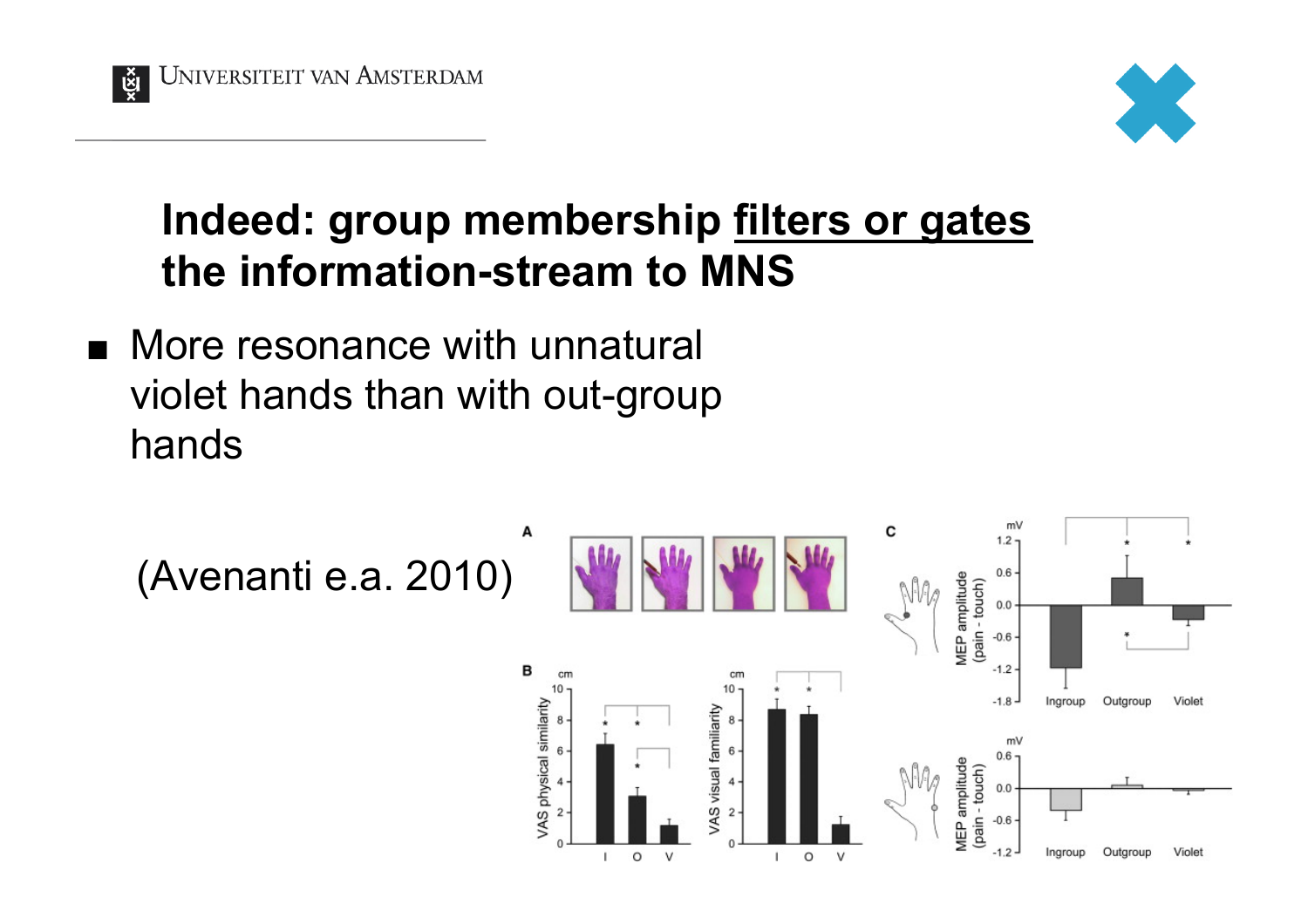



#### **How to save or secure 'shared representations' for joint action?**

Joint action requires intertwining 2 persons' representations of motor action & intentionality

(Jeannerod, 2006)



M. Jeannerod/Behavioural Brain Research 142 (2003) 1-15

Machiel Keestra - Neuropolitics - AIS conference 13/10/2012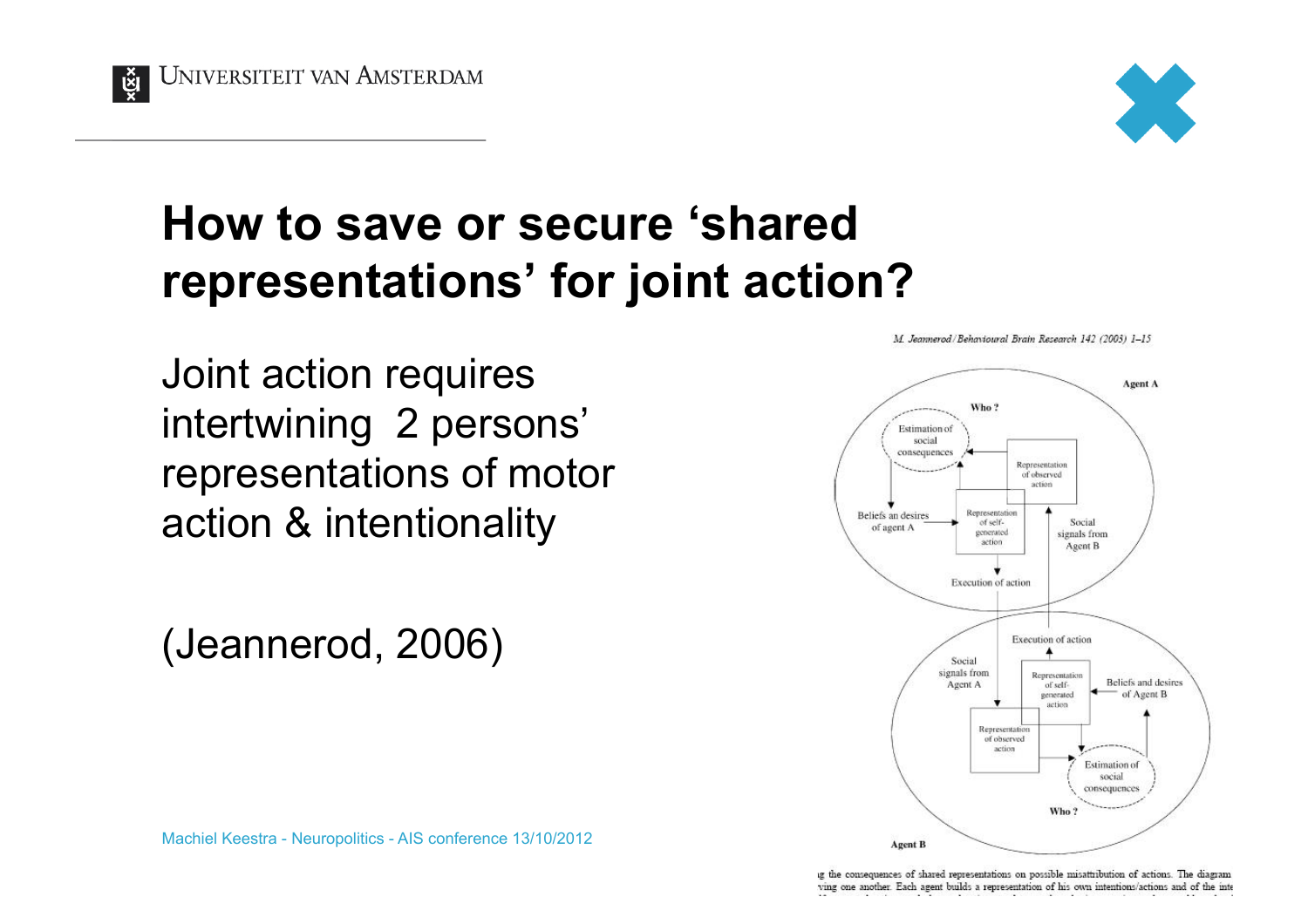



### **Cognitive strategies to foster MN activation**

- **priming with disliked in-group members & v.v.**
- **n** preliminary self-categorization
- **n** counterfactual reasoning
- implementation intentions